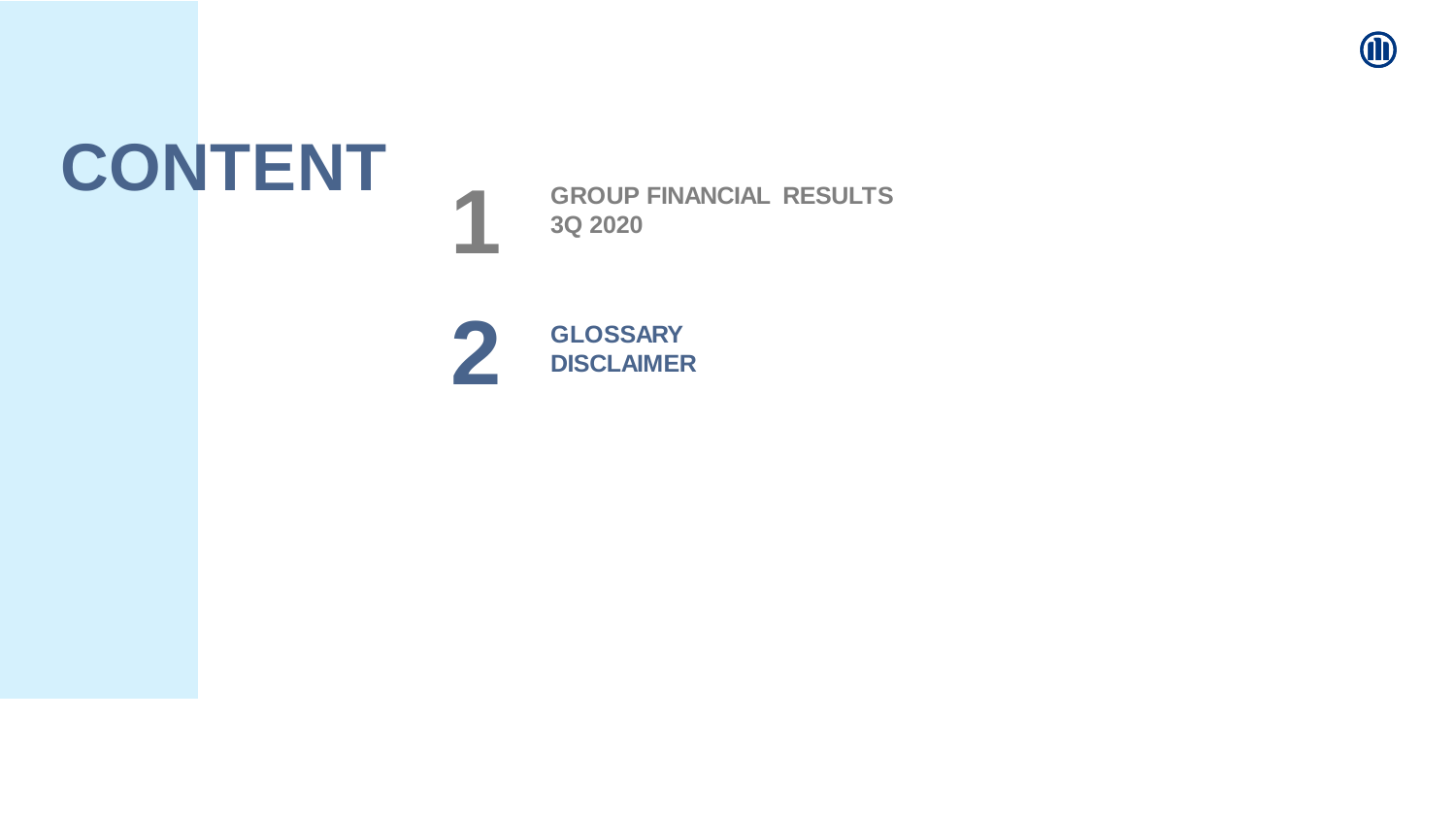## **Glossary (1)**

© Allianz SE 2020

© Allianz SE 2020

| <b>AFS</b>            | Available for sale: Available-for-sale investments are non-derivative financial assets which have been acquired neither for sale in the<br>near term nor to be held to maturity. They are shown at fair value on the balance sheet.                                                                                                            |
|-----------------------|------------------------------------------------------------------------------------------------------------------------------------------------------------------------------------------------------------------------------------------------------------------------------------------------------------------------------------------------|
| <b>AGCS</b>           | Allianz Global Corporate & Specialty                                                                                                                                                                                                                                                                                                           |
| <b>AllianzGI</b>      | <b>Allianz Global Investors</b>                                                                                                                                                                                                                                                                                                                |
| <b>AM</b>             | (The Allianz business segment) Asset Management                                                                                                                                                                                                                                                                                                |
| <b>AP</b>             | <b>Allianz Partners</b>                                                                                                                                                                                                                                                                                                                        |
| <b>APE</b>            | Annual premium equivalent: A measure to normalize single premiums to the recurring premiums. It is calculated as the sum of recurring<br>premiums and 10% of single premiums of the respective period.                                                                                                                                         |
| <b>APR</b>            | Accident insurance with premium refund ("Unfallversicherung mit Beitragsrückzahlung"): Special form of accident insurance where the<br>policyholder, in addition to insurance coverage for accidents, has a guaranteed claim to the refund of premiums, either at the agreed<br>maturity date or in the event of death.                        |
| <b>Attritional LR</b> | Accident year losses less claims arising from natural catastrophes as per our group-level definition (please refer to "NatCat")<br>divided by premiums earned (net).                                                                                                                                                                           |
| <b>AuM</b>            | Assets under management are assets or securities portfolios, valued at current market value, for which Allianz Asset Management<br>companies provide discretionary investment management decisions and have the portfolio management responsibility. They are<br>managed on behalf of third parties as well as on behalf of the Allianz Group. |
|                       | Net flows: Net flows represent the sum of new client assets, additional contributions from existing clients (including dividend<br>reinvestment), withdrawals of assets from and termination of client accounts, and distributions to investors.                                                                                               |
|                       | Market & dividends: Represents current income earned on and changes in fair value of securities held in client accounts. This also<br>includes dividends from net investment income and from net realized capital gains to investors of open-ended mutual funds and closed-<br>end funds.                                                      |
| AY LR                 | Accident year loss ratio: Please refer to "LR" (loss ratio).                                                                                                                                                                                                                                                                                   |
| <b>AZ</b>             | Allianz                                                                                                                                                                                                                                                                                                                                        |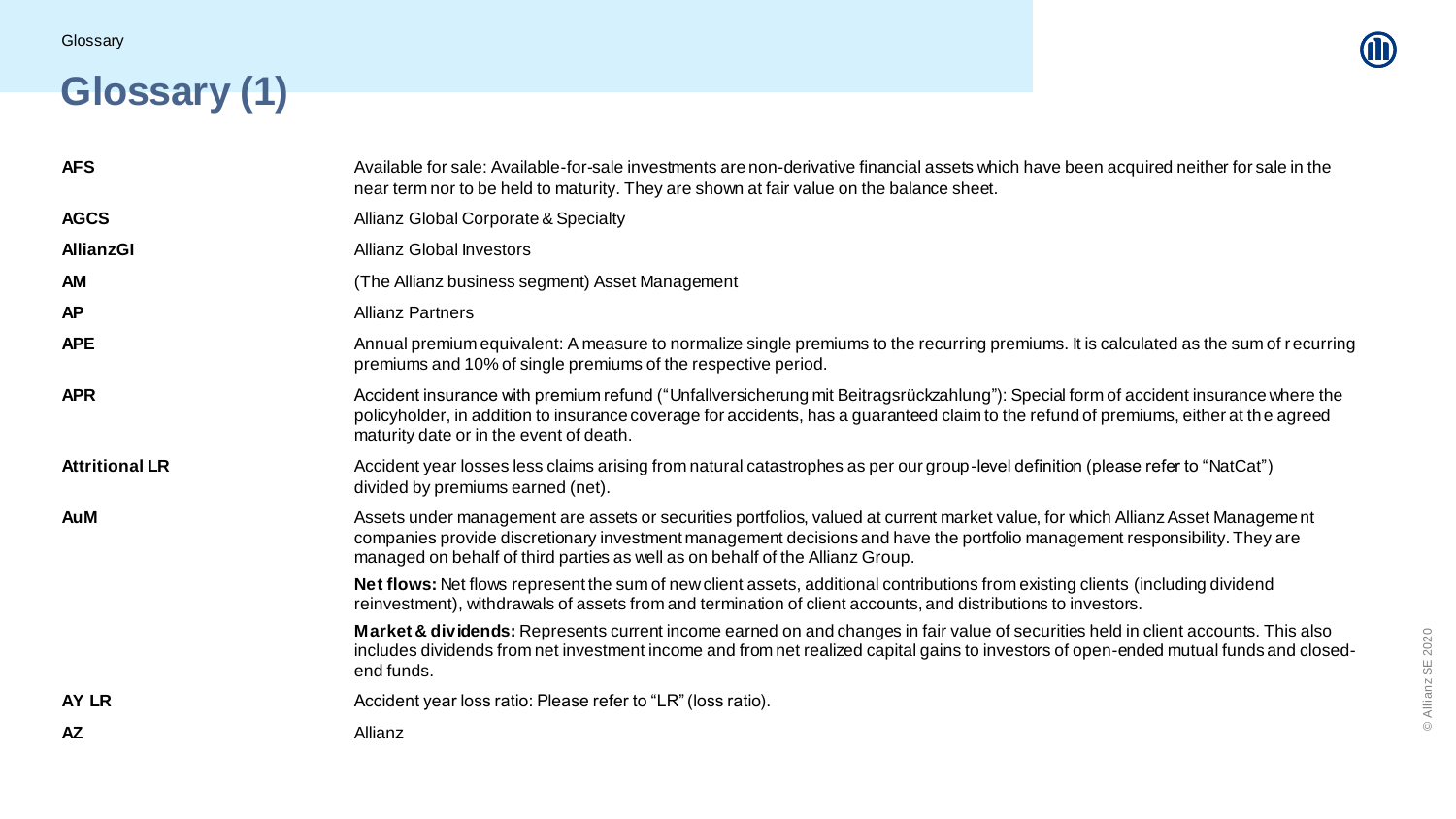

#### **Glossary (2)**

| <b>Bps</b>                         | Basis points: 1 Basis point = 0.01%.                                                                                                                                                                                                                                                                                                                                                                                                                                                                                                 |
|------------------------------------|--------------------------------------------------------------------------------------------------------------------------------------------------------------------------------------------------------------------------------------------------------------------------------------------------------------------------------------------------------------------------------------------------------------------------------------------------------------------------------------------------------------------------------------|
| <b>CEE</b>                         | <b>Central and Eastern Europe</b>                                                                                                                                                                                                                                                                                                                                                                                                                                                                                                    |
| <b>CIR</b>                         | Cost-income ratio: Operating expenses divided by operating revenues                                                                                                                                                                                                                                                                                                                                                                                                                                                                  |
| <b>CO</b>                          | (The Allianz business segment) Corporate and Other                                                                                                                                                                                                                                                                                                                                                                                                                                                                                   |
| <b>CR</b>                          | Combined ratio: Represents the total of acquisition and administrative expenses (net), excluding one-off effects from<br>pension revaluation, and claims and insurance benefits incurred (net), divided by premiums earned (net).                                                                                                                                                                                                                                                                                                    |
| <b>Current yield</b>               | Represents interest and similar income divided by average asset base at book value.                                                                                                                                                                                                                                                                                                                                                                                                                                                  |
| <b>DAC</b>                         | Deferred acquisition costs: The expenses of an insurance company which are incurred in the acquisition of new insurance policies, or the<br>renewal of existing policies, and capitalized in the balance sheet. They include commissions paid, underwriting expenses, and policy<br>issuance costs.                                                                                                                                                                                                                                  |
| <b>Economic reinvestment yield</b> | Reflects the reinvestment yield, including F/X hedging costs on non-domestic hard-currency F/X bonds as well as expected F/X losses<br>on non-domestic emerging-market bonds in local currencies. The yield is presented on an annual basis.                                                                                                                                                                                                                                                                                         |
| <b>EIOPA</b>                       | European Insurance and Occupational Pensions Authority                                                                                                                                                                                                                                                                                                                                                                                                                                                                               |
| <b>EPS</b>                         | Earnings per share: A ratio calculated by dividing the respective period's net income attributable to shareholders by the weighted<br>average number of shares outstanding (basic EPS). To calculate diluted earnings per share, the number of common shares outstanding<br>and the net income attributable to shareholders are adjusted to include the effects of potentially dilutive common shares that could still be<br>exercised. Potentially dilutive common shares result from share-based compensation plans (diluted EPS). |
| <b>ER</b>                          | Expense ratio: Represents acquisition and administrative expenses (net), excluding one-off effects from pension revaluation, divided by<br>premiums earned (net).                                                                                                                                                                                                                                                                                                                                                                    |
| F/X                                | Foreign exchange rate                                                                                                                                                                                                                                                                                                                                                                                                                                                                                                                |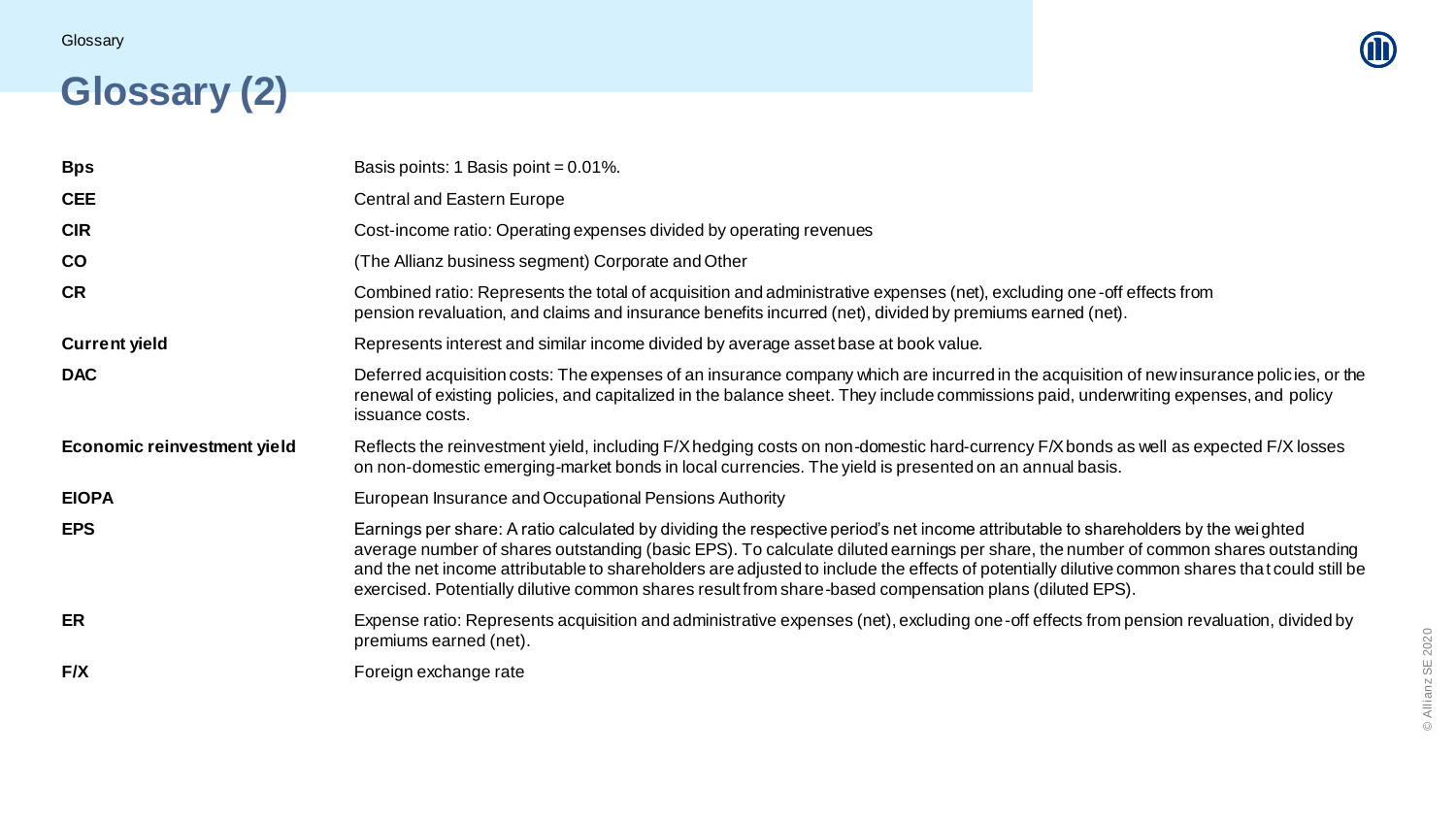#### **Glossary (3)**



© Allianz SE 2020

© Allianz SE 2020

| <b>FIA</b>              | Fixed index annuity: Annuity contract under which the policyholder can elect to be credited based on movements in equity or in bond<br>market indices, with the principal remaining protected.                                                                                                                                                          |
|-------------------------|---------------------------------------------------------------------------------------------------------------------------------------------------------------------------------------------------------------------------------------------------------------------------------------------------------------------------------------------------------|
| <b>FV</b>               | Fair value: The price that would be received to sell an asset or paid to transfer a liability in an orderly transaction betwe en market<br>participants at the measurement date.                                                                                                                                                                        |
| <b>FVO</b>              | Fair-value option: Financial assets and liabilities designated at fair value through income are measured at fair value, with changes in fair<br>value recorded in the consolidated income statement.                                                                                                                                                    |
| Goodwill                | Difference between the cost of acquisition and the fair value of the net assets acquired.                                                                                                                                                                                                                                                               |
| <b>Government bonds</b> | Government bonds include government and government agency bonds.                                                                                                                                                                                                                                                                                        |
| <b>GPW</b>              | Gross premiums written: Please refer to "Premiums written/earned" as well as "Gross/net".                                                                                                                                                                                                                                                               |
| Gross/net               | In insurance terminology the terms "gross" and "net" mean before and after consideration of reinsurance ceded, respectively.<br>In investment terminology the term "net" is used where the relevant expenses have already been deducted.                                                                                                                |
| <b>Harvesting</b>       | Includes realized gains/losses (net) and impairments of investments (net).                                                                                                                                                                                                                                                                              |
| <b>Held for sale</b>    | A non-current asset is classified as held for sale if its carrying amount will principally be recovered through a sale transaction rather than<br>continued use. On the date a non-current asset meets the criteria for being considered as held for sale, it is measured at the lower of its<br>carrying amount and its fair value less costs to sell. |
| <b>IFRS</b>             | International Financial Reporting Standards: As of 2002, the term IFRS refers to the total set of standards adopted by the International<br>Accounting Standards Board. Standards approved before 2002 continue to be referred to as International Accounting Standards (IAS).                                                                          |
| <b>IMIX</b>             | Our Inclusive Meritocracy Index (IMIX) measures the progress of the organization on its way towards inclusive meritocracy.<br>This internal index is based on ten items from the Allianz Engagement Survey (AES) which deal with leadership, performance, and<br>corporate culture.                                                                     |
| Internal growth         | Total revenue performance excluding the effects of foreign-currency translation as well as of acquisitions and disposals.                                                                                                                                                                                                                               |
| <b>JV</b>               | Joint venture                                                                                                                                                                                                                                                                                                                                           |
| <b>KPI</b>              | Key performance indicator                                                                                                                                                                                                                                                                                                                               |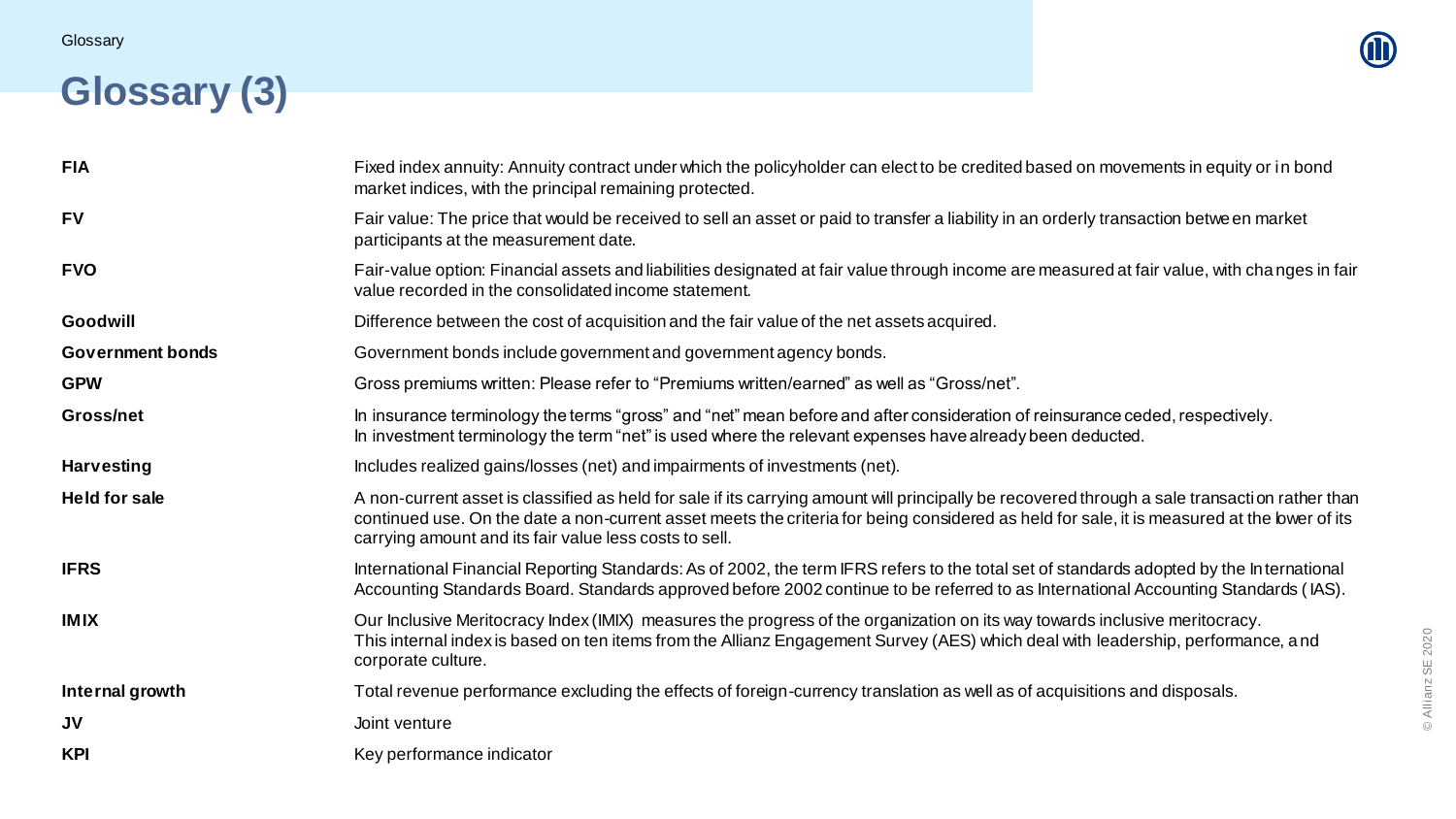## **Glossary (4)**



| <b>L/H</b>                   | (The Allianz business segment) Life and Health insurance                                                                                                                                                                                                                                                                                                                                                                                                                                                                            |
|------------------------------|-------------------------------------------------------------------------------------------------------------------------------------------------------------------------------------------------------------------------------------------------------------------------------------------------------------------------------------------------------------------------------------------------------------------------------------------------------------------------------------------------------------------------------------|
| L/H lines of business        | Guaranteed savings & annuities: Life insurance products linked to life expectancy, offering life and / or death benefits in the form of<br>single or multiple payments to beneficiaries and possibly including financial and non-financial guarantees.                                                                                                                                                                                                                                                                              |
|                              | Capital-efficient products: Products that are based on the general account but involve a significantly lower market risk, either through<br>comprehensive asset/liability management or through significant limitation of the guarantee. This also includes hybrid products which, in<br>addition to conventional assets, invest in a separate account (unit-linked). Capital-efficient products offer a guaranteed surrender value at<br>limited risk, due to, e.g. precise asset-liability management or market value adjustment. |
|                              | <b>Protection &amp; health:</b> Insurance products covering the risks associated with events that affect an individual's physical or mental integrity.                                                                                                                                                                                                                                                                                                                                                                              |
|                              | Unit-linked [products] without guarantees: With conventional unit-linked products, all benefits under the contract are directly linked to<br>the value of a set of assets which are pooled in an internal or external fund and held in a separate account by the insurer. In this<br>constellation, it is the policyholder rather than the insurer who bears the risk.                                                                                                                                                              |
| L/H operating profit sources | The objective of the "Life/Health operating profit sources" analysis is to explain movements in IFRS results by analyzing und erlying<br>drivers of performance, consolidated for the Life/Health business segment.                                                                                                                                                                                                                                                                                                                 |
|                              | Loadings & fees: Includes premium and reserve-based fees, unit-linked management fees, and policyholder participation in expenses<br>(if and as applicable).                                                                                                                                                                                                                                                                                                                                                                        |
|                              | Investment margin: Is defined as IFRS investment income, net of expenses, less interest credited to IFRS reserves as well as<br>policyholder participation in the investment result.                                                                                                                                                                                                                                                                                                                                                |
|                              | <b>Expenses:</b> Includes commissions, acquisition, and administration expenses.                                                                                                                                                                                                                                                                                                                                                                                                                                                    |
|                              | Technical margin: Comprises risk result (risk premiums less benefits in excess of reserves), lapse result (surrender charges and<br>commission clawbacks) and reinsurance result, all net of policyholder participation (as applicable).                                                                                                                                                                                                                                                                                            |
|                              | Impact of change in DAC: Represents the net impact of the deferral and amortization of both acquisition costs and front-end loadings<br>on operating profit. Includes effects of changes in DAC and URR.                                                                                                                                                                                                                                                                                                                            |
| LatAm                        | Latin America: South America and Mexico                                                                                                                                                                                                                                                                                                                                                                                                                                                                                             |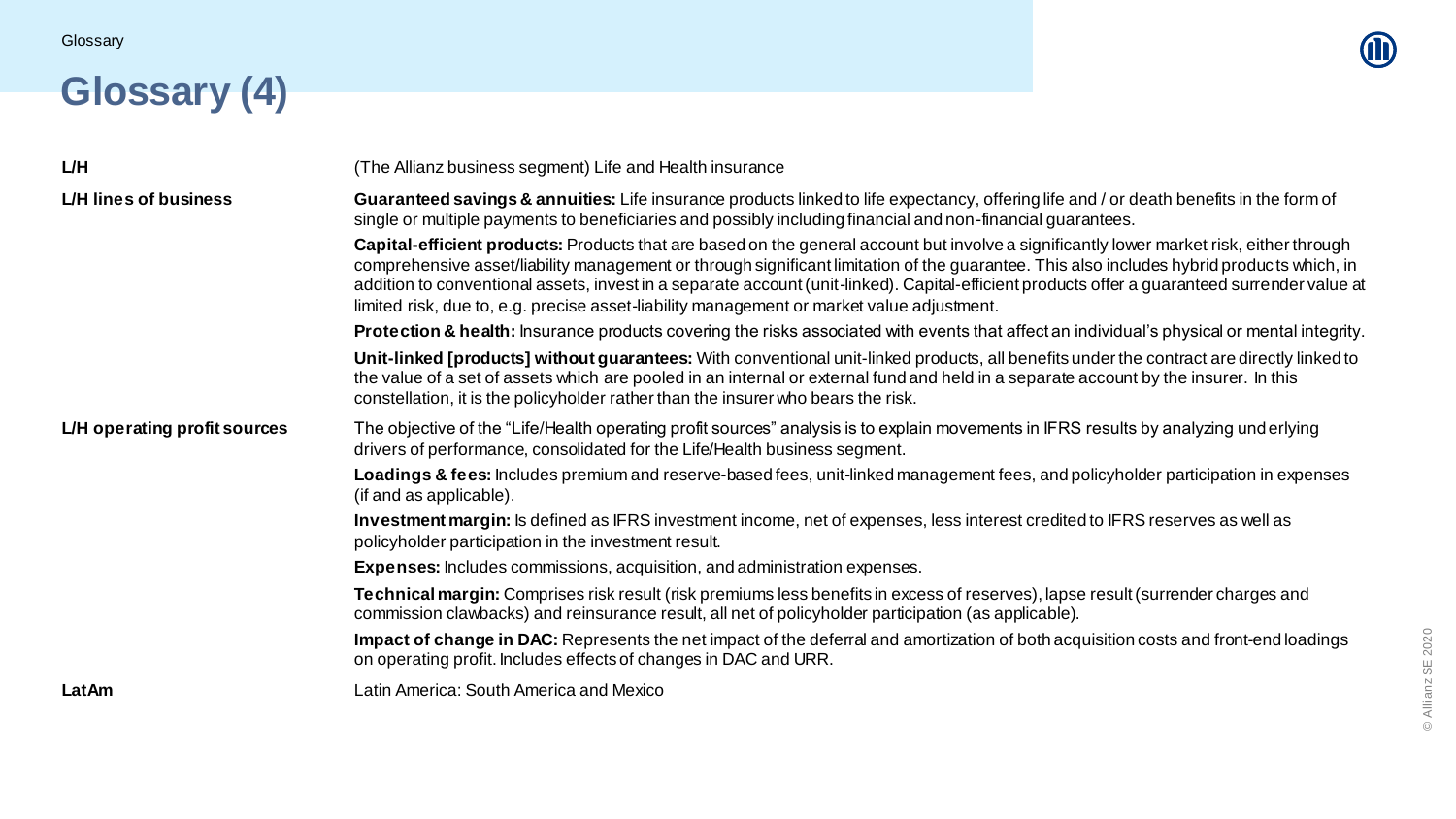

#### **Glossary (5)**

| <b>LoB</b>                | Line of business                                                                                                                                                                                                                                                                                                                                                                                                                                                                                                                                                                                                  |
|---------------------------|-------------------------------------------------------------------------------------------------------------------------------------------------------------------------------------------------------------------------------------------------------------------------------------------------------------------------------------------------------------------------------------------------------------------------------------------------------------------------------------------------------------------------------------------------------------------------------------------------------------------|
| <b>LR</b>                 | Loss ratio: Represents claims and insurance benefits incurred (net), divided by premiums earned (net). The calendar year (CY) loss ratio<br>includes the results of the prior year's reserve development in addition to the accident year (AY) loss ratio.                                                                                                                                                                                                                                                                                                                                                        |
| <b>MCEV</b>               | Market-consistent embedded value: A measure of the consolidated value of shareholders' interests in the covered business. It is defined<br>as the excess of the market value of assets over the market value of liabilities as of the valuation date. As such, the MCEV excludes any<br>item not considered shareholder interest, such as the Going Concern Reserve and Surplus Fund.                                                                                                                                                                                                                             |
| <b>NatCat</b>             | Accumulation of claims that are all related to the same natural or weather/atmospheric event during a certain period and where<br>the estimated gross loss for the Allianz Group exceeds EUR 20mn.                                                                                                                                                                                                                                                                                                                                                                                                                |
| <b>NBM</b>                | New-business margin: Performance indicator to measure the profitability of new business in the Life/Health business segment. It is<br>calculated as the value of new business, divided by the present value of new-business premiums, both based on the same assumptions<br>to ensure a valid and meaningful indicator.                                                                                                                                                                                                                                                                                           |
| Non-controlling interests | Those parts of the equity of affiliates which are not owned by companies of the Allianz Group.                                                                                                                                                                                                                                                                                                                                                                                                                                                                                                                    |
| <b>NPE</b>                | Net premiums earned: Please refer to "premiums written/earned" as well as "gross/net".                                                                                                                                                                                                                                                                                                                                                                                                                                                                                                                            |
| <b>NPS</b>                | Net promoter score: A measurement of customers' willingness to recommend Allianz. Top-down NPS is measured regularly according to<br>global cross-industry standards and allows benchmarking against competitors in the respective markets.                                                                                                                                                                                                                                                                                                                                                                       |
| <b>OE</b>                 | Operating entity                                                                                                                                                                                                                                                                                                                                                                                                                                                                                                                                                                                                  |
| Ogden rate                | Discount (Ogden) rate is used by British courts to calculate the discounted values of future losses in bodily injury claims paid out as<br>lump-sum payments. It largely impacts motor, but also liability lines.                                                                                                                                                                                                                                                                                                                                                                                                 |
| <b>OP</b>                 | Operating profit: Earnings from ordinary activities before income taxes and non-controlling interests in earnings, excluding (if and as<br>applicable for each business segment) all or some of the following items: income from financial assets and liabilities carried at fair value<br>through income (net), realized gains/losses (net), impairments of investments (net), interest expenses from external debt, amortization of<br>intangible assets, acquisition-related expenses, restructuring and integration expenses, and profit/loss of substantial subsidiaries held for<br>sale, but not yet sold. |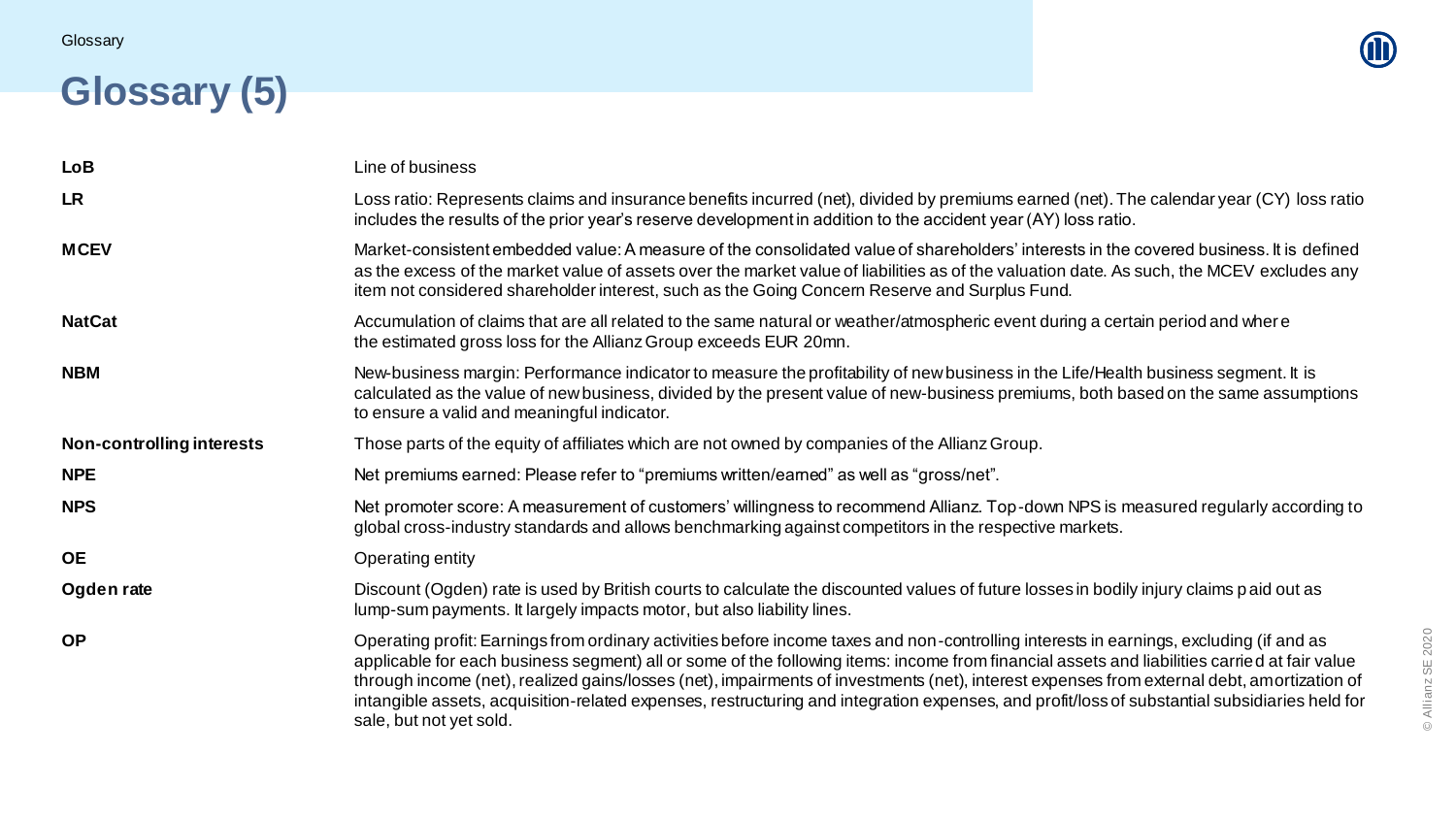## **Glossary (6)**

© Allianz SE 2020

© Allianz SE 2020

| <b>Operating SII earnings</b>            | Operating SII earnings represent the change in own funds, before tax and dividend accrual, that is attributable to the Allian z Group's<br>ongoing core operations. As such, operating SII earnings comprise: expected return from existing business, new business value,<br>operating variances and changes in assumptions, and interest expense on external debt.<br>Operating SII earnings exclude the following effects, which are disclosed separately in our analysis of own-funds movements: regulatory /<br>model changes, economic variances driven by changes in capital market parameters, including F/X rates, taxes, non-operating<br>restructuring charges, capital management (e.g. issuance or redemption of subordinated debt, dividend accruals and payments, share<br>buy-back programs), one-off impacts from, e.g., the acquisition and disposal of subsidiaries, changes in transferability restrictions, and<br>tier limits. |
|------------------------------------------|-----------------------------------------------------------------------------------------------------------------------------------------------------------------------------------------------------------------------------------------------------------------------------------------------------------------------------------------------------------------------------------------------------------------------------------------------------------------------------------------------------------------------------------------------------------------------------------------------------------------------------------------------------------------------------------------------------------------------------------------------------------------------------------------------------------------------------------------------------------------------------------------------------------------------------------------------------|
| Own funds                                | The capital eligible to cover the regulatory solvency capital requirement.                                                                                                                                                                                                                                                                                                                                                                                                                                                                                                                                                                                                                                                                                                                                                                                                                                                                          |
| P/C                                      | (The Allianz business segment) Property and Casualty [insurance]                                                                                                                                                                                                                                                                                                                                                                                                                                                                                                                                                                                                                                                                                                                                                                                                                                                                                    |
| <b>PHP</b>                               | Policyholder participation                                                                                                                                                                                                                                                                                                                                                                                                                                                                                                                                                                                                                                                                                                                                                                                                                                                                                                                          |
| <b>PIMCO</b>                             | Pacific Investment Management Company Group                                                                                                                                                                                                                                                                                                                                                                                                                                                                                                                                                                                                                                                                                                                                                                                                                                                                                                         |
| <b>PPE</b>                               | Provision pour participation aux excédents: The portion of the profit participation that is unpaid and has to be credited to policyholders in<br>the future – either by virtue of statutory or contractual obligations or at the insurer's discretion.                                                                                                                                                                                                                                                                                                                                                                                                                                                                                                                                                                                                                                                                                              |
| Pre-tax operating capital<br>generation  | Represents the change in SII capitalization following regulatory and model changes and which is attributable to<br>a) changes in own funds as a consequence of operating SII earnings and<br>b) changes in SCR as a consequence of business evolution.<br>Factors such as market developments, dividends, capital management activities, taxes, etc. are not taken into account.                                                                                                                                                                                                                                                                                                                                                                                                                                                                                                                                                                    |
| <b>Premiums written/earned</b><br>(IFRS) | "Premiums written" refers to all premium revenues recorded in the respective year.<br>"Premiums earned" refers to the part of the premiums written used to provide insurance coverage in that year. In the case of life<br>insurance products that are interest-sensitive (e.g. universal life products) or where the policyholder carries the investment risk (e.g.<br>variable annuities), only the part of the premiums that is used to cover the risk insured and the costs involved is treated as premium<br>income.                                                                                                                                                                                                                                                                                                                                                                                                                           |
| <b>PVNBP</b>                             | Present value of new business premiums: I.e. the present value of future premiums on new business written during the period in<br>question, discounted at a reference rate. This includes the present value of projected new regular premiums plus the total amount of<br>single premiums received. PVNBP is shown after non-controlling interests, unless otherwise stated.                                                                                                                                                                                                                                                                                                                                                                                                                                                                                                                                                                        |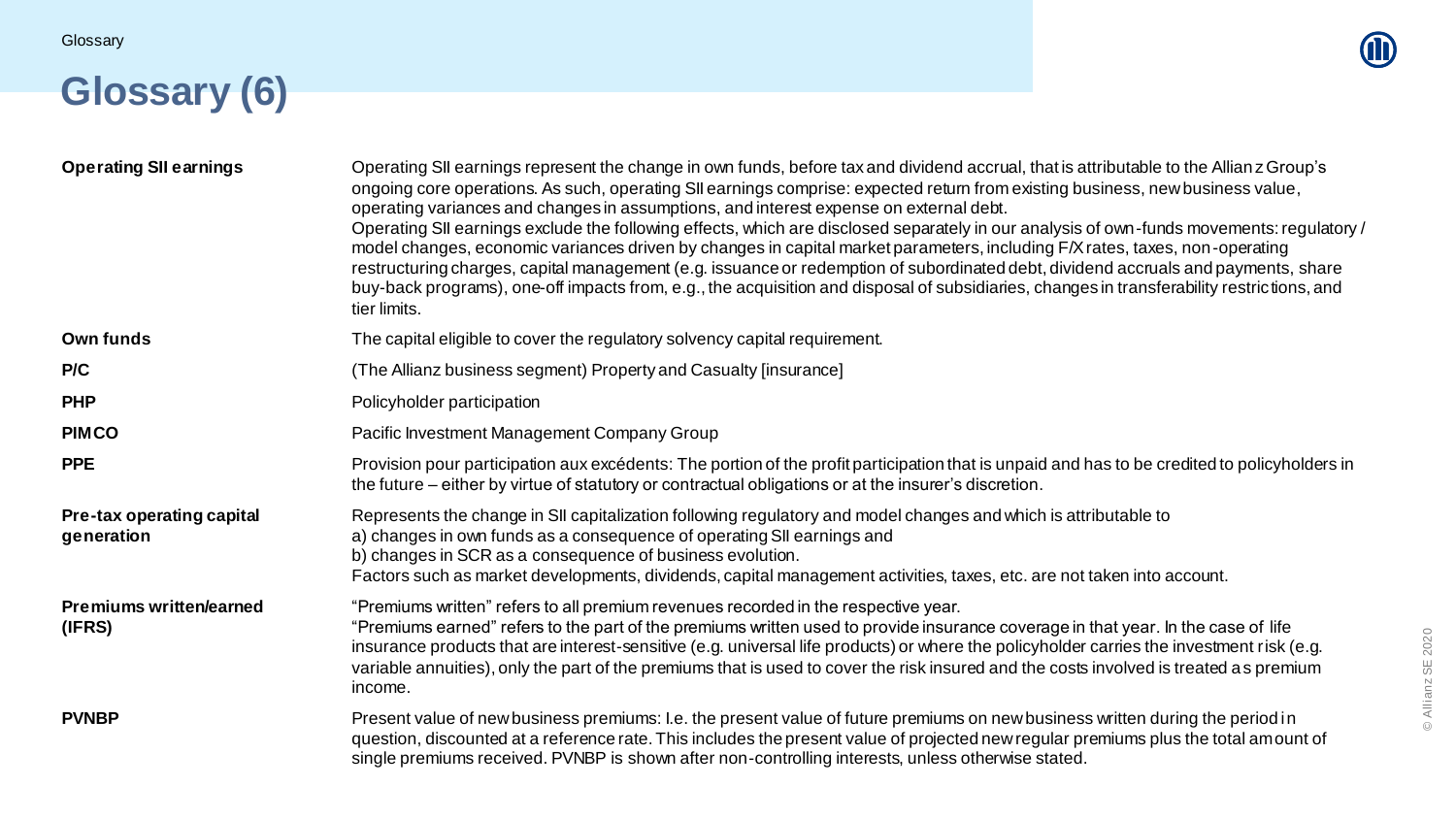### **Glossary (7)**

| <b>Reinsurance</b>        | Insurance companies transfer parts of the insurance risk they have assumed to reinsurance companies.                                                                                                                                                                                                                  |
|---------------------------|-----------------------------------------------------------------------------------------------------------------------------------------------------------------------------------------------------------------------------------------------------------------------------------------------------------------------|
| <b>Retained earnings</b>  | In addition to the reserve legally required in the group parent company's financial statements, this item mainly comprises the<br>undistributed profits of group entities as well as the amounts transferred from consolidated net income.                                                                            |
| <b>RfB</b>                | Reserves for premium refunds ("Rückstellungen für Beitragsrückerstattung"): The portion of the surplus that that is to be distributed to<br>policyholders in the future – either by virtue of statutory or contractual obligations or obligations under the company bylaws, or at the<br>insurer's discretion.        |
| <b>RoE</b>                | Return on equity – Group: Represents the ratio of net income attributable to shareholders to the average shareholders' equity<br>excluding unrealized gains/losses on bonds, net of shadow accounting, at the beginning and at the end of the period.                                                                 |
|                           | Return on equity P/C OE: Represents the ratio of net income to the average total equity excluding unrealized gains/losses on bonds,<br>net of shadow accounting, deducting goodwill and deducting participations in affiliates not already consolidated in this OE, at the<br>beginning and at the end of the period. |
|                           | Return on equity L/H OE: Represents the ratio of net income to the average total equity excluding unrealized gains/losses on bonds,<br>net of shadow accounting, and deducting goodwill at the beginning and at the end of the period.                                                                                |
| <b>RoRC</b>               | Return on risk capital                                                                                                                                                                                                                                                                                                |
| <b>Run-off ratio</b>      | The run-off result (result from reserve developments for prior (accident) years in P/C business) as a percentage of premiums earned<br>(net).                                                                                                                                                                         |
| <b>SII</b>                | Solvency II                                                                                                                                                                                                                                                                                                           |
| <b>SII capitalization</b> | Ratio that expresses the capital adequacy of a company by comparing own funds to SCR.                                                                                                                                                                                                                                 |
| <b>SCR</b>                | Solvency capital requirement                                                                                                                                                                                                                                                                                          |
| <b>SE</b>                 | Societas Europaea: European stock company                                                                                                                                                                                                                                                                             |
| <b>SFCR</b>               | Solvency and Financial Condition Report                                                                                                                                                                                                                                                                               |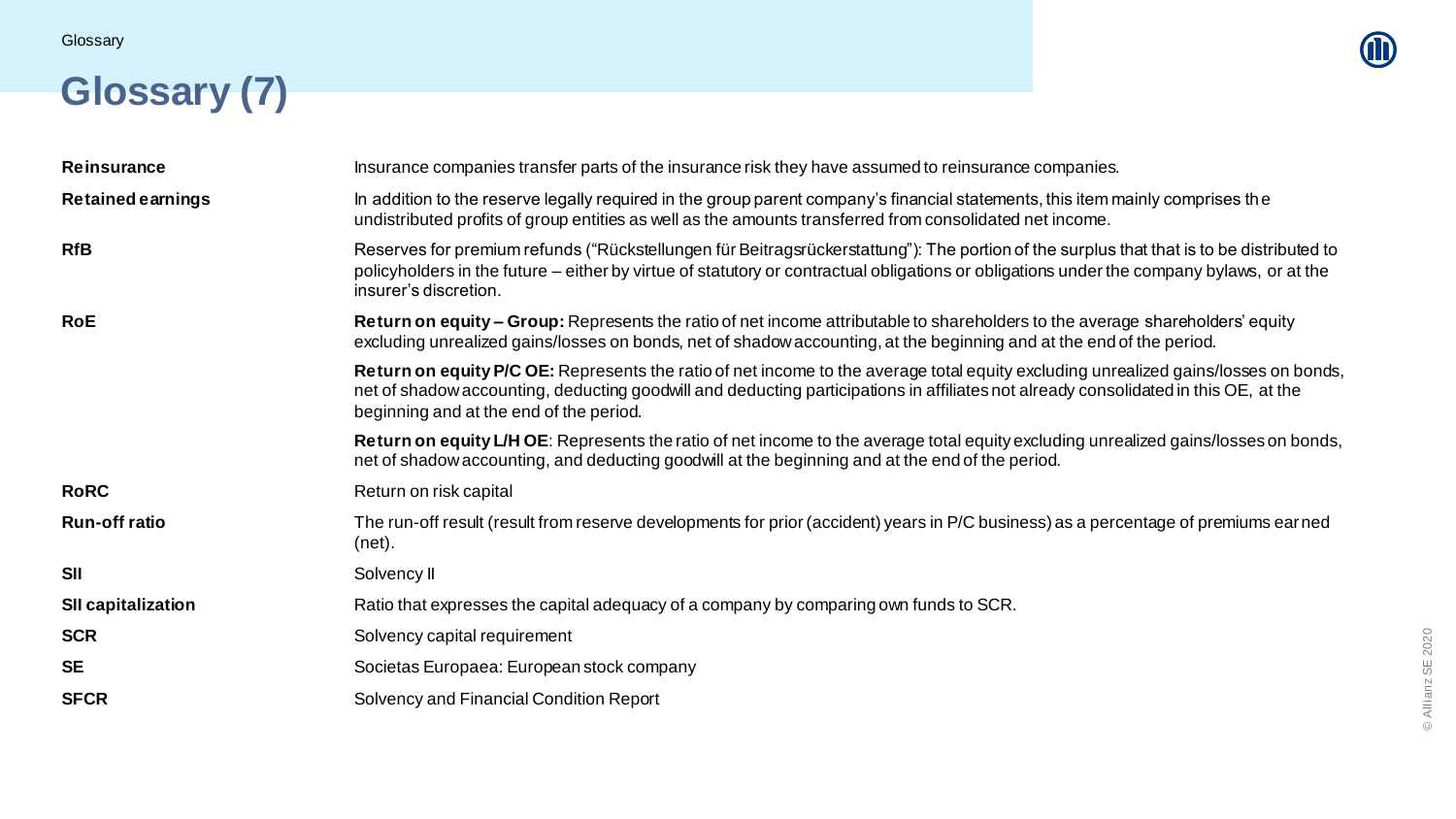#### **Glossary (8)**

| <b>Statutory premiums</b>                                          | Gross premiums written from the sales of life and health insurance policies, as well as gross receipts from sales of unit-linked and other<br>investment-related products, in accordance with the statutory accounting principles applicable in the insurer's home jurisdiction.                                                                                                                                                                                                                                                                                           |
|--------------------------------------------------------------------|----------------------------------------------------------------------------------------------------------------------------------------------------------------------------------------------------------------------------------------------------------------------------------------------------------------------------------------------------------------------------------------------------------------------------------------------------------------------------------------------------------------------------------------------------------------------------|
| <b>Total equity</b>                                                | The sum of shareholders' equity and non-controlling interests.                                                                                                                                                                                                                                                                                                                                                                                                                                                                                                             |
| <b>Total revenues</b>                                              | The sum of P/C total revenues (gross premiums written & fee and commission income), L/H statutory premiums, operating revenue sin<br>AM and total revenues in CO (Banking).                                                                                                                                                                                                                                                                                                                                                                                                |
| <b>UFR</b>                                                         | Ultimate forward rate: The UFR is determined using the EIOPA methodology and guidelines, and is used for extrapolation of per iods<br>after the last liquid point defined by the SII regulation. The UFR is calculated for each currency based on expected real rates and<br>inflation for the respective region. The UFR is subject to revision in order to reflect fundamental changes in long term expectations.                                                                                                                                                        |
| <b>UL</b>                                                          | Unit-linked: Please refer to "L/H lines of business".                                                                                                                                                                                                                                                                                                                                                                                                                                                                                                                      |
| Unrealized gains/losses (net)<br>(as part of shareholders' equity) | Include unrealized gains and losses primarily from available-for-sale investments, net of taxes and of policyholder participation.                                                                                                                                                                                                                                                                                                                                                                                                                                         |
| <b>URR</b>                                                         | Unearned revenue reserves: These comprise premium components (other than expense loadings) that refer to future periods. They are<br>reserved and released over the lifetime of the corresponding contracts.                                                                                                                                                                                                                                                                                                                                                               |
| <b>VA</b>                                                          | Variable annuities: The benefits payable under this type of life insurance depend primarily on the performance of the investments<br>in a mutual fund. The policyholder shares equally in the profits or losses of the underlying investments. In addition, the contracts can<br>include separate guarantees, such as guaranteed death, withdrawal, accumulation or income benefits.                                                                                                                                                                                       |
| <b>VNB</b>                                                         | Value of new business: The additional value to shareholders that results from the writing of new business. The VNB is determined as<br>present value of future profits, adjusted for acquisition expenses overrun or underrun, minus the time value of financial options and<br>guarantees, minus a risk margin, all determined at issue date.<br>Value of new business is calculated at point of sale, interpreted as at beginning of each quarter assumptions. In the case of the USA a<br>more frequent valuation, using updated assumptions, is performed (bi-weekly). |